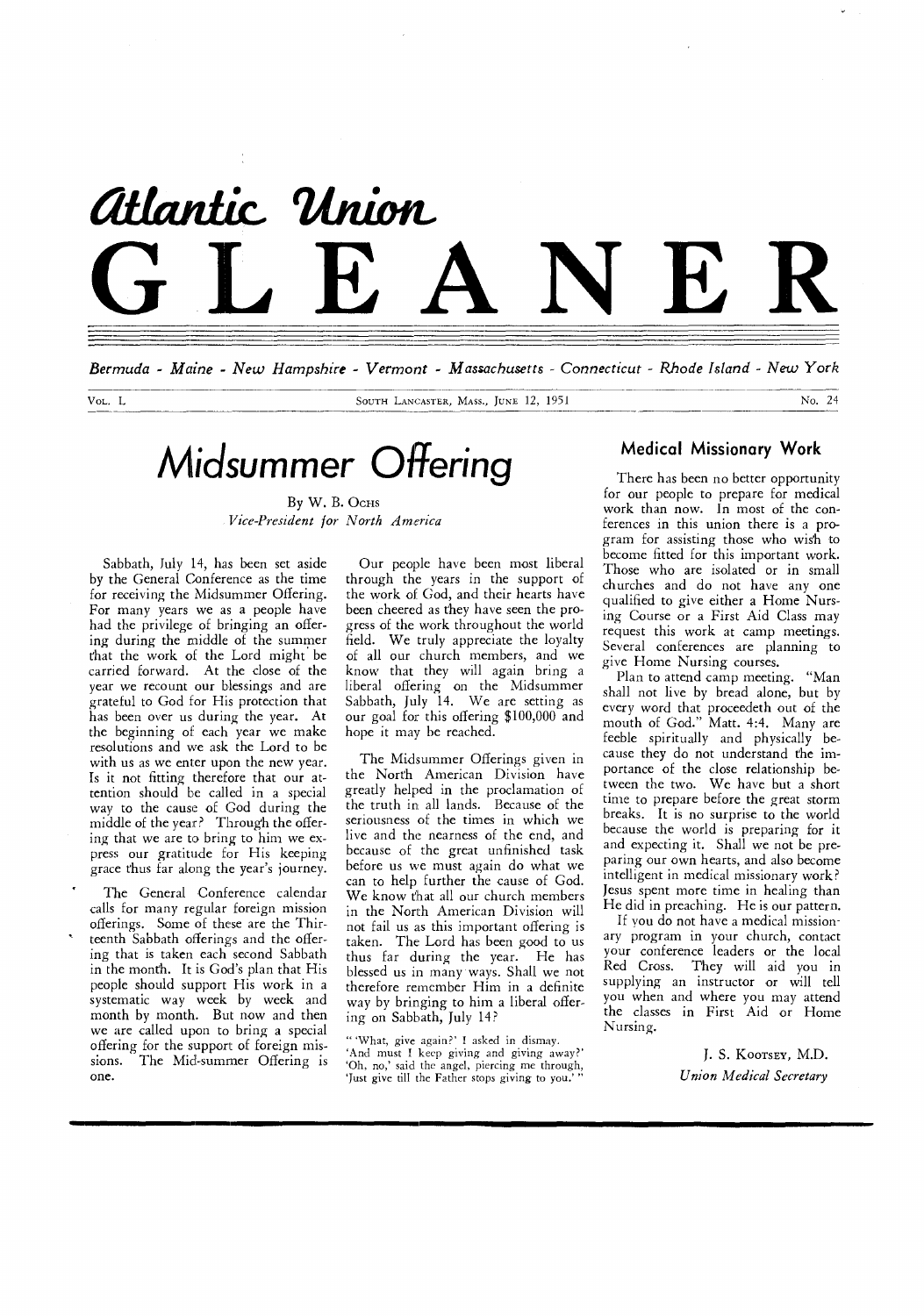#### **Twenty-five Years of M. V. Camping**

Anniversaries usually look backward over the past. To make this anniversary of M. V. camping most valuable we must think of the present and the future. It is ours, not to glory in the past, but to bend every energy to making our camping program soul-winning and character-building for the boys and girls of today.

The experiences of twenty-five years of camping have developed a technique, or camping program, that has eliminated most of the non-essential activities, that has corrected most of the mistakes of the past, and that enables us to reach the aim or objective of the Seventh-day Adventist camping program—the development of Christian ideals and attitudes through summer fun and fellowship in the great outof-doors.

Many of our boys and girls live where the church is small and they do not have the- opportunity to associate with a group with standards and ideals like their own. They need this association.

Too many of our boys and girls live in a city atmosphere and do not have the opportunity of seeing the beauties of a hillside unobstructed by billboards. They need to get away from city streets, the movies, and the flood of cheap literature, and cheap raido and television programs. They need to find that beauty and joy are to be found in the stillness of an evening in the woods, in the glory of a sunrise on a lake, in the fresh air, and pride of achievement is to be found on a hike to a mountain top.



Camping provides pleasure and training experiences that cannot be obtained in any other way.

 $S_{0}$ — — To best celebrate the 25th anniversary of S. D. A. Camping—

- Help the boys and girls to attend the camp.
- Help to improve the camp facilities.

Pray for the youth and their leaders in this camping season.

Camp Pine Grove (N. Y.) July 19 to August 1 boys and girls age 11-15 Aug. 1-14 boys and girls age 7-11

Camp Lawrowcld (Maine)

July 8-22 Boys July 22-Aug. 5 Girls

Camp Owasco (N. Y.) Aug. 5-12 Boys and Girls

Camp Winnekeag (Mass.)

July 22-28 Girls Pre-Junior

July 29-Aug 4 Boys Pre-Junior

Aug. 5-11 Boys Juniors **Aug.** 12-18 Girls Juniors

Aug. 19-26 Union Senior Camp

A. M. RAGSDALE

#### **Veterans It Is Not Too Late!**

You have heard much of July 25, 1951, as the latest date when you can actually begin work on a course of study and have expenses met by the Veterans' Administration. This time limit applies to veterans discharged from the armed forces on or before July 25, 1947. The time is extended for those discharged later.

Many veterans who had hoped to receive benefits from the "Bill of Rights" and attend classes on some college campus for several years have been denied such privileges by circumstances. Veterans, *it is not too late!*  You must not give up. Here is a plan by which you can get the benefits.

For several years the Veterans' Administration has approved the courses of instruction offered by the Home Study Institute and assumed all expenses for eligible veterans enrolled in the school. This instruction is offered in courses on both the secondary and college levels and is especially designed for attaining the best results with the greatest ease. Many veterans have already enrolled and have received their "benefits" by mail.

It would seem a very wise plan to enroll immediately for at least one course and thus cast an anchor into a plan that would assure benefits for an extended time to complete your chosen curriculum. All regular courses are given for school credit and are accepted by our schools everywhere. Systematic progress on any course will keep your enrollment valid and assure a continuance of the "benefits."

Now is the time to complete your plans. Write your regional Veterans' Administration office for information and correct forms, and send to the Home Study Institute, Takoma Park, Washington 12, D. C. for our 1951 Bulletin describing all courses offered. Enroll at once and he at work on some course by July 25. *It is not too late!* 

#### **"These Times"**

*These Times* Magazine for July will carry a feature article by Senator Estes Kefauver, who was during the Senate crime investigations chairman of the Senate Crime Investigating Committee. At the present time Senator Kefauver is a national figure, and we feel indeed fortunate to have been granted an article from his pen written especially for our magazine.

We believe that this article entitled "The Churches of America Against the Cesspools of Crime" will be an attention-getter and useful in breaking down prejudice among our non-Adventist friends and neighbors, as well as an article of great interest to our own people.

#### **Atlantic Union Gleaner**

Official organ of the Atlantic Union Con-ference of Seventh-day Adventists, South Lancaster, Mass.

| Editor | Editorial Secretary | T. R. Gardner<br>Laura M. Drown |
|--------|---------------------|---------------------------------|
|        |                     |                                 |

Published weekly, except one week in July<br>
and one week in December, by the College<br>
Press, South Lancaster, Mass.<br>
Subscription price, \$1.00 a year. Make all<br>
checks and money orders payable to the<br>
Atlantic Union Gleaner

All copy for publication should reach the GLEANER editorial office in South Lancaster. And Mans... not later than Thursday morning preceding date of issue. Copy to appear under local local conference headings should be sen

Both old and new addresses should be given when a change is requested. Zone numbers should be included for all zoned cities.

Entered at South Lancaster, Mass., as second-class matter, acceptance at the special rate of postage provided for in Section 1103, Act of Oct. 9, 1917, authorized Feb. 20, 1919.

| Atlantic Union Conference Directory                                           |
|-------------------------------------------------------------------------------|
| South Lancaster, Mass., (Tel. Clinton 682)                                    |
| T. R. Gardner  Secretary-Treasurer                                            |
|                                                                               |
| R. A. Nesmith  Educ., M. V., Temperance,                                      |
| War Service Commission                                                        |
| L. E. Esteb  Home Miss S. S., Industrial<br>and Press Relations, Rural Living |
|                                                                               |
|                                                                               |
|                                                                               |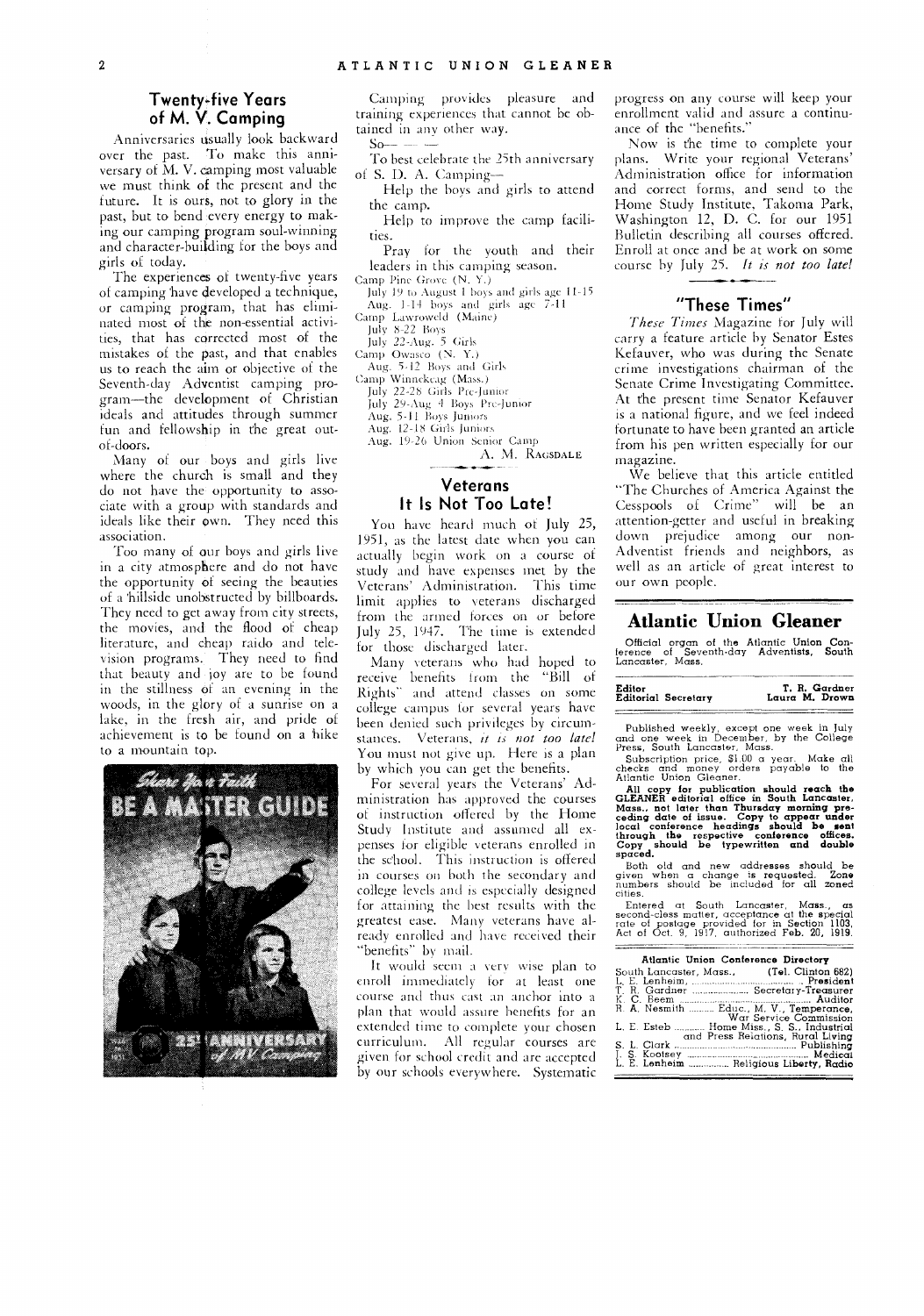**Greater New York**  E. L. BRANSON, President<br>
M. D. HOWARD, Sec.-Treas.<br>
Telephone. BOulevard 8-8110<br>
108-11 69th Read<br>
Forest Hills, N. Y.

#### **CALLING ALL CAMPERS Pine Grove Camp**

*Camp I—July* 19 to August 1 (Ages 11-15) *Camp II*—August 1 to August 14 (Ages 7-11)

For Reservations Write Immediately to Greater New York Conference M. V. Department 108-11 69th Road Forest Hills, N. Y.

*Note:* Any Junior age 11 may attend *both* camps. *Camp Fee:* Either camp for twoweek period—\$24.00.

**New York**  J. J. REISWIG, President<br>F. R. ALDRIDGE. Sec.-Treas.<br>Telephone 9-5549 528 Oak St. Syracuse 8, N. Y.

#### **Camp Meeting**

We are thinking of our coming camp meeting to be held in Union Springs, June  $2\tilde{9}$  to July 8. We are sure that the Lord has untold blessings to pour out on those who meet together and call uopn His name.

From *Testimonies,* VI, 38, we read the following:

It is important that the members of our churches should attend our camp meetings. The enemies of truth are many; and because our numbers are few, we should present as strong a front as possible. Individually you need the benefits of the meeting, and God calls upon you to number one in the ranks of truth. Some will say, "It is expensive to travel, and it would be better for us to save the money, and give it for the advancement of the work where it is so much needed." Do not reason in this way; God calls upon you to take your place among the rank and file of His people. Strengthen the meeting all you possibly can by being present with your families. Put forth extra exertion to attend the gathering of God' people.

The fathers and mothers, the young people and boys and girls throughout our conference will be making their way to Union Springs for the coming<br>camp meeting. We will have out-We will have outstanding meetings not only for the seniors and the young people but for the boys and girls in the different age groups. In the primary division Mrs. C. A. Nelson will be in charge and

Mrs. Ruel Edminster will lead out in the cradle roll and kindergarten divisions. They are looking forward to seeing all of you boys and girls.

Sabbath school will convene at 9:15. We know that you will plan to be on time. We will be looking for you. V. A. LAGRONE

### **Book and Bible House Notes**

*Camp Meeting News* 

Just a few days after this issue of the GLEANER reaches you we expect to have the book tent up on the camp grounds. How we look forward to this another opportunity to meet our members face to face and enjoy a season together.

When you have looked through your special camp meeting price list you will notice that there are a score and more new books added to the list since last year. Even at that there are some not listed and we wish to introduce them to you now so you can look for them when you arrive.

*Christmas Tree Farm—exciting* story for boys and girls on life in Pacific Northwest.

Secret of the Cave-thrilling mystery story for boys and girls by guess who? - Uncle Arthur.

*What Can a Man Believe?,* by M. L. Andreason---covers all main Bible doctrines in logical style—valuable to place in hands of those searching for Bible truth.

*White Nurse in Africa—story* of mission adventure unique and inspiring—translated from German—is a "must" for every Christian who believes the Master's commission "Go ye.'

Be sure to get your copy of the Sabbath school lesson help for both the third and fourth quarters of 1951, entitled *The Creator and His Workshop.*  Stock is now in our office and mailing can begin immediately. Price \$1.75, camp price \$1.60.

Extra special prices on our journals are also being advertised for camp meeting season. See your *Review* or *Instructor* for complete details, but here is a sample:

| Family Group  | \$9.95 |
|---------------|--------|
| Big Three     | 5.95   |
| Review        | 4.50   |
| Instructor    | 4.50   |
| Life & Health | 1.50   |

"SEE YOU AT THE BOOK TENT" New York Book and Bible House

E. L. VANSANFORD, *Manager* 

## **HELP FOR EVERY DAY**

A new book which will be of help to you every day during the last six months of 1951 is now ready. It is the Sabbath-school lesson help for the third and fourth quarters of this year. To get the most benefit from your lesson study on the subject of "Creation and Redemption," you will want this book in your home.

# **'The creator and His Workshop,"**

written by Dr. R. E. Hoen of Pacific Union College, is now ready for you. Order it early so as to have it as you study your first Sabbath-school lesson in July.

There are twenty-six chapters in the book, one for each lesson in the last half of 1951. These are important lessons, and we are happy that such a lesson help is available.

Add sales tax where required. Higher in Canada.



Book and

**Order from your Book and Bible House,** or, if more convenient, give your order to your church missionary secretary.

Bible House

| Enclosed find $\frac{1}{2}$ , for |  |  |  |  |  |
|-----------------------------------|--|--|--|--|--|
| which please send ______          |  |  |  |  |  |
| copies of "The Creator and        |  |  |  |  |  |
| His Workshop" to the address      |  |  |  |  |  |
| below:                            |  |  |  |  |  |
|                                   |  |  |  |  |  |

Name

Address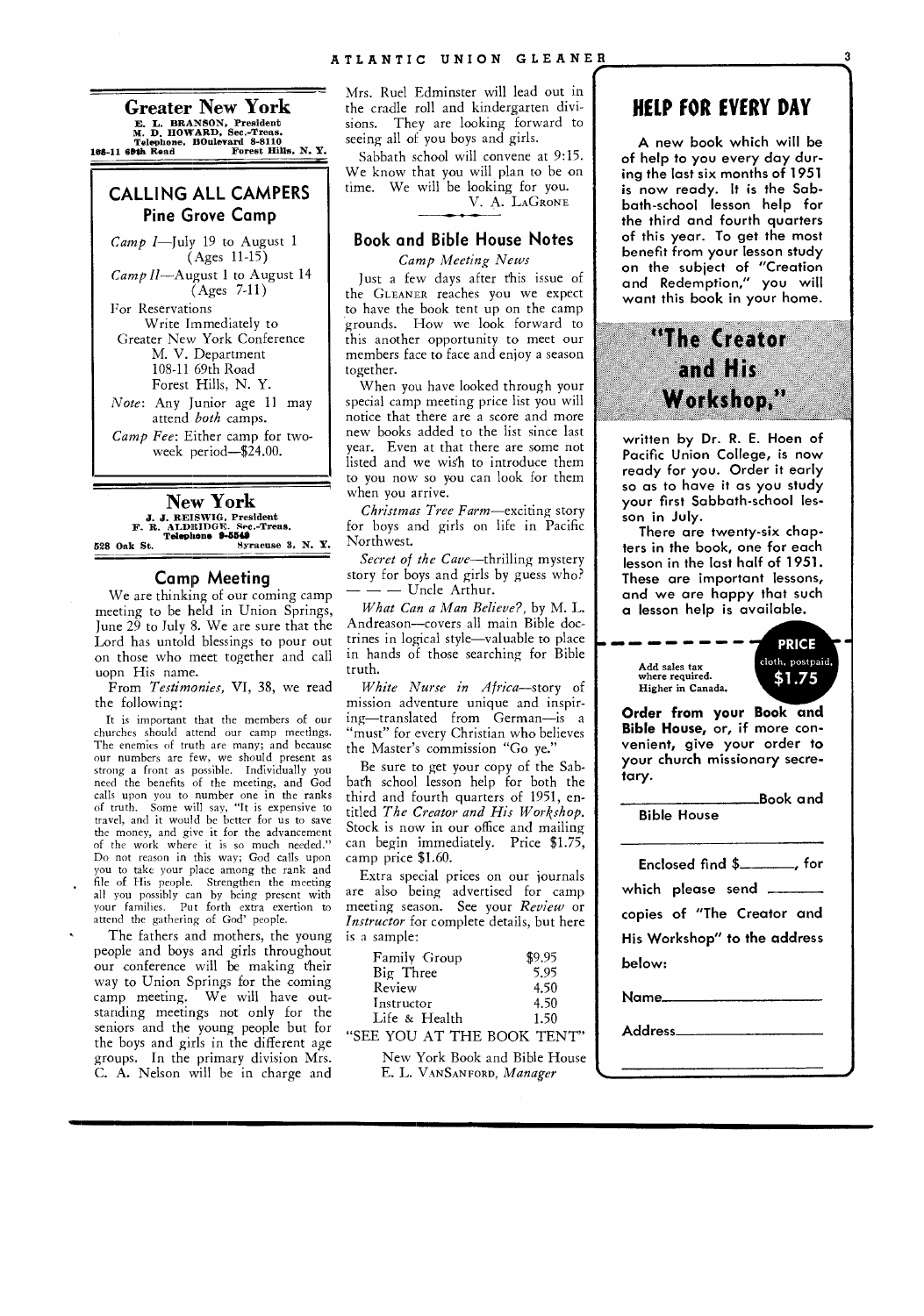#### **13th Sabbath Offering**

On account of camp meeting coming the last Sabbath of the quarter our 13th Sabbath offering will be taken on June 23. From the servant of the Lord we have the following:

The Lord would.have His followers dispense their means while they can do it themselves . . . We must acknowledge that our possessions are absolutely his, by using of them freely whenever means is needed to advance his cause. Some close their ears to the calls made for money to be used in sending missionaries to foreign countries, and in publishing the truth and scattering it like autumn leaves all over the world. excuse their coveteousness by informing you that they have made arrangements charitable at *death.—Testimonies* IV, 479-80.

We are encouraged to believe that our Sabbath school members in the conference are endeavoring to carry out the instruction to dispense their means while they can do it themselves. Let us make this' a *Double Dollar Day*  for the coming 13th Sabbath offering on June 23 for the Lord's cause. Our Sabbath school members have loyally supported our missions. Yet we believe that each will respond with larger offerings so that souls may be warned and brought into the fold to walk with Jesus in His kingdom.

#### **Baptism at Utica, N. Y.**

Sabbath, May 19, the Utica church was filled to capacity. Following the inspiring sermon by Elder J. J. Reiswig, president of the conference, there was great rejoicing as eight precious souls were baptized by the writer. Two of these united in fellowship with the Utica church, and two others with the Herkimer church. Four united in<br>membership with the Sherburne membership church which was organized last August. Two others have recently joined this church by profession of faith, while more are looking forward to joining soon. Pastor Sidney English under the direction of the writer has been confining his work to this section of the Utica district in order to build up the work in the vicinity of<br>Sherburne. Evangelistic series of Evangelistic series of meetings will be started June 2 in South Hamilton. These services will be conducted by Pastor English and the writer. Souls are being contacted in other parts of the district. We are praying that many more will take their

stand with the remnant church within the next few months.

> C. A. NELSON *Utica District Supt.*

#### **Radio Program**

Members of the New York Conference will be interested in learning that Radio Station WMBO in Auburn and the Cayuga County Council of Churches has given us the regular Council devotional hour during camp meeting week.

Station WMBO has assigned the New York Conference a fifteen-minute program on Sunday, July 1, at 9:15 A.M. Other programs will be heard Monday through Friday at 4:45 P.M. over the same station.

THE PUBLICITY COMMITTEE

**Northeastern**  L. H. BLAND, President V. L. ROBERTS, See.-Treas. Telephone, AUdubon 3-0995 560 W. 150th St. New York 31, N. Y.

#### **"The Master . . . Calleth for Thee"**

We are living in a time when the whole world is alarmed as to what is going to happen to civilization. At such a time as this the Master is calling for laborers to go work in His vineyard. Hs is calling everyone who has a knowledge of this glorious message to impart it to others. He is calling you, today. Think of the thousands, even millions who are perishing without God, and without hope. Many of those who sit in darkness we are told "are on the verge of the kingdom waiting only to be gathered in." The Spirit of prophecy makes clear that many of God's people are to go forth with our publications into places where the third angel's message has never been proclaimed. . . . With these books, humble, faithful men are to go out as colporteur-evangelists, bearing the truth to those who would otherwise never be enlightened." *Testimonies,* IX, 33-34.

One of the chief duties imposed upon those who love God and His salvation is to publish the good news everywhere. Admonition concerning this matter runs all through the Scriptures.<br>The song of Moses declares, "I will The song of Moses declares, publish the name of the Lord." Jeremiah proclaims it the duty of the righteous to publish the goodness of God to all the people. Amos urges the righteous to publish in the palaces

God's will toward transgressors. Jesus Himself announces it as the duty of His followers to publish the gospel among all nations. The Master is calling you today. "We have no time to lose. We know not how soon our probation may close. Eternity stretches before us. The curtain is about to be lifted. Christ is soon to come. The angels of God are seeking to attract us from ourselves and from earthly things. Let them not labor in vain." *Testimonies, VIII,* 314.

What shall be our response to such an appeal? C. M. WILLIs

|  |                  | <b>Northern New England</b>                            |  |
|--|------------------|--------------------------------------------------------|--|
|  |                  | R. W. MOORE, President<br>P. I. NOSWORTHY, Sec.-Treas. |  |
|  | Telephone 4-3611 |                                                        |  |
|  |                  | Box 1340, 426 Forest Ave., Portland, Maine             |  |
|  |                  |                                                        |  |

#### **The Value of Little Things**

Jesus likened the kingdom of heaven to a grain of mustard seed—so small and apparently insignificant—yet so great in its maturity. This is true of everything we do in God's work. The Saviour's lesson of the mustard seed was intended to teach that we must have faith to believe that God can do great things by means of the little acts, the insignificant part that we as members perform in our sphere of service.

As members of the remnant church we need to revaluate our own efforts in relation to the overall program that God is carrying on in this world—yes, in our own individual communities. You may think, "My effort is so little, my abilities so limited, what does it matter if I do not participate in this plan or in that program?" And yet, the success of the whole thing depends entirely upon each small thing filling its proper place. The dollar is large, and round, and valuable, while the penny is small and of so little worth. Why, it is only a copper cent piece, and yet if one small penny is lacking the dollar does not exist.

It is told that a musician playing a piccolo in a great orchestra stopped playing because he felt that the feeble melody of his instrument would not he noticed. Immediately the master stopped the orchestra and asked, "Where is the piccolo?" The Master of heaven and earth is aware of our individaul relationship to the great work of the gospel. Our part may be small, but to fail in our duty be it ever so humble a part definitely hinders in the perfection of the Master's plan.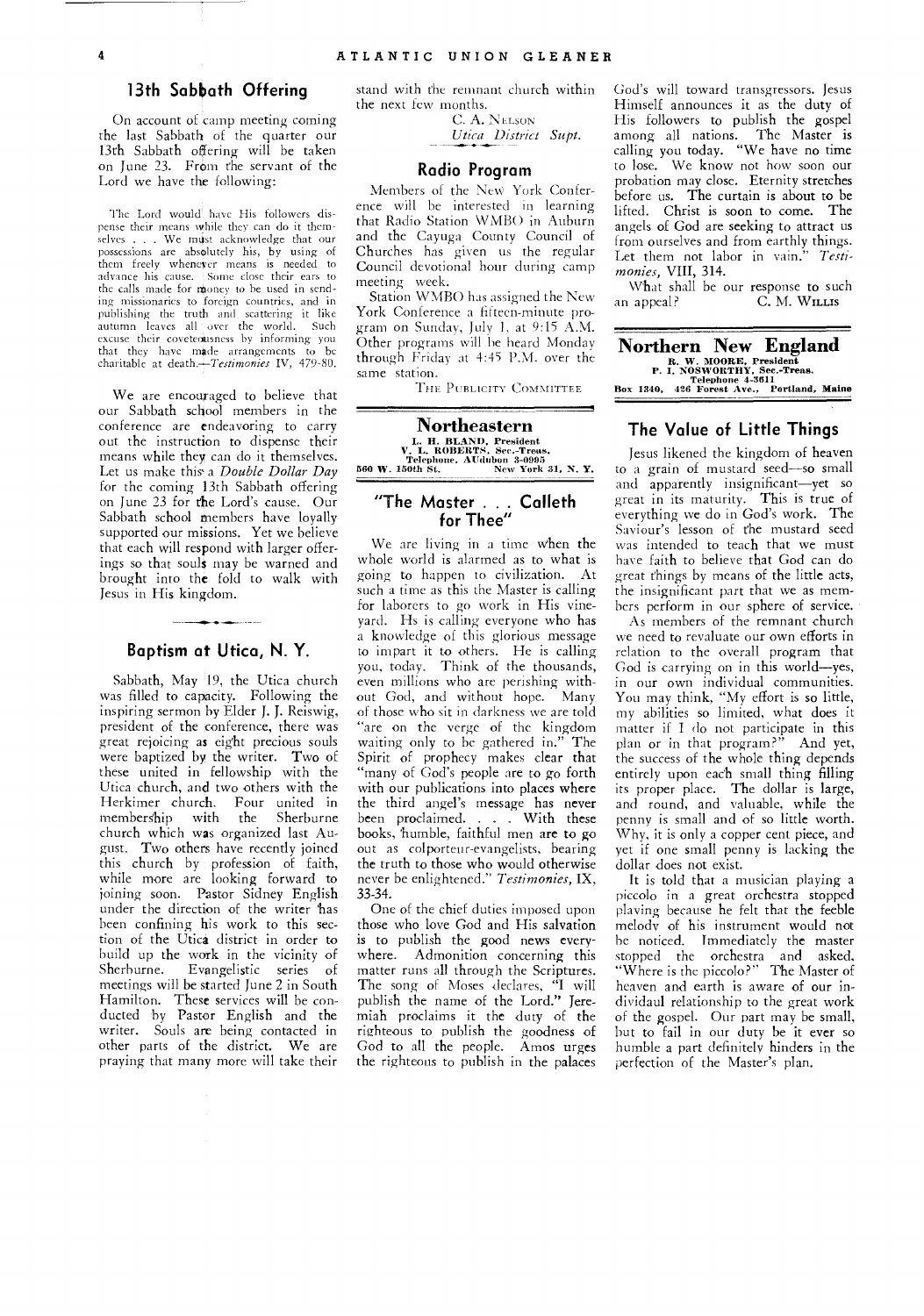Two and one half million dollars for Ingathering in 1951 is our world goal—a tremendous amount you say, and yet according to the General Conference we almost reached this sum in four weeks time. This magnificent sum has been, or will be raised, because we consider it as an individual member task—a small \$20.41. How happy I can feel, yes, you can feel that you have had a small part in that large figure. It is like the small boy running down to see the Pitcairn Mission launch depart. A gentleman asked, "What is your hurry, son?" The lad replied, "I'm going down to see my ship off." "Your ship," exclaimed the man, "and pray tell, how much do you have in it?" "A nickel," shoulted the lad as he went on his joyous way.

You may feel satisfied that the goal will be reached even though you yourself may not have turned your hand to help but Christ knows it and He is calling for *you* to "go work today in My vineyard." What excuse can be given for failure to have a little part in this work? Come, join with those who have "invested their nickels" of time and energy and who have the sweet consciousness of a share in the great amount gathered in to help finish God's work so Jesus can come and take His people home.

S. B. OLNEY

#### **News Notes**

Kingdon W. Whitney, secretarytreasurer of the Panama Conference and now on furlough., visited Portland recently and spoke at the prayer meeting at the White Memorial church. He attended Pine Tree Academy and was employed at the New England Sanitarium prior to his call to the mission service.

Elder R. W. Moore and Brother P. I. Nosworthy have just returned from trips to Claremont, New Hampshire, and Milltown, Maine. Our church members at these places are contemplating new church buildings. A beautiful lot has been purchased at Claremont. One of the brethren at the church has very generously offered the lumber for the building. A lot at Milltown is in the process of being secured. A brother has also offered the lumber for the building in Milltown. We greatly appreciate the generosity of these brethren and others who are so much interested in the progress of our work.

Mr. and Mrs. J. Harmon Tymeson have opened the Hitchin' Post which is located in Searsport overlooking Penobscot Bay. If you are planning to take a trip along the Maine coast you will want to stop at these most modern cabins.

Members of the Northern New England Conference church have been very active in the Ingathering campaign this year. One sister, Mattie A. Fuller, of Greensboro Bend, Vermont, writes the following: "I mailed the papers with a prayer and asked God to impress these dear souls to donate. I enclosed literature and cards for the 20th Century Bible. Course or the Voice of Prophecy Bible Course. One party I had solicited for three years without any success, but this year I felt impressed to try again and received a check for \$2.00, so if we don't succeed at first try again."

**Southern New England**  L. C. BVANS, President<br>
L. E. ALDRICH, See.-Treas.<br>
Telephone, Clinton 255<br>
South Lancaster Massachusetts

#### **News Notes**

*Baptism in North Boston District.*  Eight precious souls joined God's Remnant church on Sabbath, May 12. This fine group of believers is a result of the Lynn evangelistic meetings. It was a thrilling moment indeed for the members of the North Boston district to see these souls enlist under the bloodstained banner of Prince Emmanuel. The Lynn, Somerville, and Everett churches gathered in the Boston Temple to witness the baptism, prior to which Elder L. 0. Coon, who officiated, presented a spirit-filled message on the significance of this sacred sacrament, stressing the importance of both the baptism of water and that of the Spirit. Five other souls are keeping the Sabbath and are looking forward to baptism.

#### R. W. KNAPP, *Pastor*

*From the Danvers Church.* Richard Smith, a junior at Hamilton High School, Hamilton, Mass., attends the Danvers church and has known the truth only a short time, but already the power of the message has changed his life. Since becoming interested in the truth his school work has improved in such a marked manner that recently he was chosen as a representative of the Hamilton High School to the Boys' State, to be held in Amherst, June

22-29. This is indeed an honor. Class officers were by-passed by the faculty when this choice was made. We praise God for this witness, that the people of the world recognize what a knowledge of the truth can do for a person who accepts it into the heart. Congratulations, Richard, and may God continue to lead you and use you to His name's honor and glory.

#### **Mr. Tuck**

We have been requested to ask if any of our readers know of the whereabouts of Mr. Edward F. Tuck, who was for many years an employee in the Auburn Trust Company in Auburn, New York, and whose wife was active in the work in Union Springs. The friend who is trying to locate him believes he may have moved to North Carolina, but this is not certain. Anyone who has an address for Mr. Tuck or knows where he is now will please write to Mrs. James R. Rice, Shell Maron-Cayuga, Route 1, Cayuga, New York. Mrs. Rice will pass the information on to the friend who is inquiring. Thank you.

#### **Married**

Joanne Kerichenko and David Kennedy in Troy, N. Y., on February 4. Since the time of their wedding, Brother Kennedy has given fine Christian service in the teaching of our Troy church school.

Grace Webb and Elver Blakney in Troy, N. Y., on March 25. Elder H. N. Bresee officiated.

Connie Handcock and Carl Kreuger in the Troy, N. Y., church, on April 15. As Mr. Kreuger had taught in the Troy church school, the occasion brought many near friends and guests.

Howard L. Knowlton and Betty Ann Gates, at the home of Pastor E. L. Longway, Old Common Road, Lancaster, Mass., on the evening of June 2, immediately following the academy graduation exercises. Betty Ann, of Hardwick, Vermont, is a 1951 graduate of South Lancaster Academy. Brother Knowlton works at the E. E. Miles Bindery. After a short wedding trip, they will make their home for the time being with Mrs. Knowlton, Howard's mother, who lives on Narrow Lane, South Lancaster.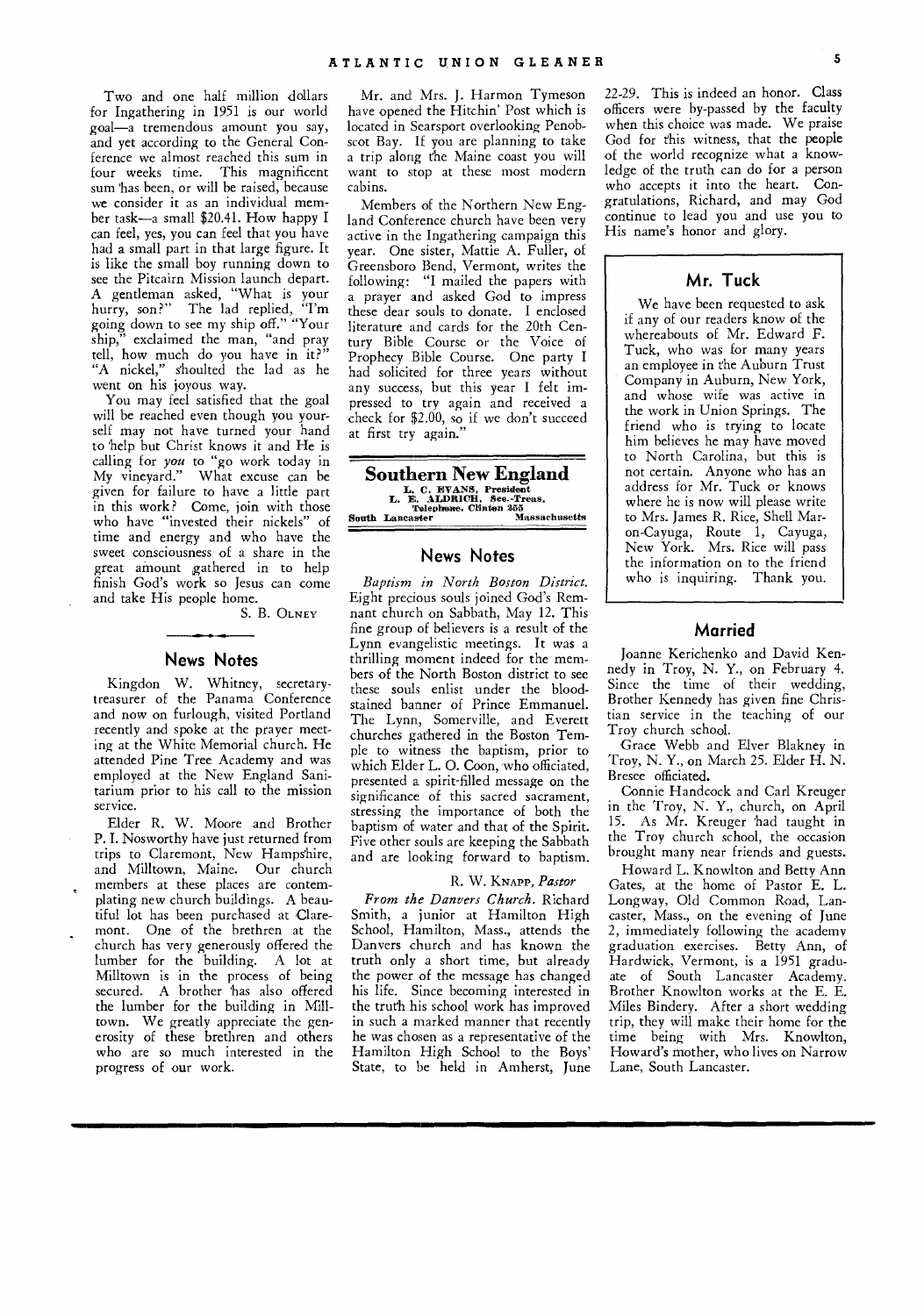ormana and a compositive and a compositive and a compositive and a compositive and a compositive and a<br><mark>.</mark> **IN THE TIME OF ROSES** 



**The Harvest In The Making Match the beauties and hopes**  of the season with time im**proved, with mind alert and growing.** 

**Write for he 1951 Bulletin HOME STUDY INSTITUTE** 

**Takoma Park, Washington 12, D. C. (11111111111111111111111111111111111111111111 all** 

# OBITUARIES

**\*\*\*\*\*\*\*\*\*\*\***\*

SLOCUM—Isabella (Davis) Slocum was born May 1, 1866, in Providence, R. I., a daughter of John and Julia Davis. she was united in marriage to Benjamin Slocum. To this union three sons were born.

Early in life she and her husband joined the Seventh-day Adventist church, to which they both gave most faithful service. They were among those who laid the foundation of the church work in the city of Providence many years ago. Their work was well done.

Her husband, a son, Gail, and a daughter preceded her in death. Surviving her are two sons, Lloyd of Sumter, S. C.; and Clark of Providence, R. I.

Failing heatlh prevented her attendance at the church for several years past, but in the memory of the older members of the church there lingers the sweet fragrance of a quiet consistent Christian life. She went to sleep in Christ March 27, 1951, to await the call of the Life-giver at the first resurrection.

J. BRANSON CHRISPENS

JOHNSON—Louise A. Johnson was born in Finnekumla Parish; Sweden, January 17, 1864, and died in New York City in her little apart-ment "just a heartbeat off Times Square," on March 11, 1951. A beloved, indefatigable,

and consecrated Bible instructor, Sister Johnson gave more than thirty years of loving ministry among the Swedish people in this great metropolis. Though she had been on sustentation for many years, she was still active in service until January of this year, when she became bedridden.

Miss Johnson came to this country in 1894. Her search for truth was rewarded in 1906, when she heard Pastor G. E. Nord preach the advent message, and readily accepted God's call. Having completed the Bible instructor's course at Broadview College, La Grange, Illinois, in 1915, she immediately joined the great Swedish pioneer, Prof. J. M. Erikson, in labor for the Swedish people in Lindsborg, Kansas. The Greater New York Conference called her in 1917 to work for her countrymen in this area. Our dear sister gave herself unstintingly to her ministry, loyally supporting and cooperating with each of the various pastors who, during her outstandingly long tenure here, served the Greater New York Swedish churches. 'Thousands of lives both in and out of the church, have been helped by her positive, devoted labors.

In 1946 Sister Johnson was struck down in the subway in an accident that led to much suffering from a broken hip, subsequent operation, and increasing complications which eventually led to her death. As she was greatly beloved by old and young among us, so she is deeply missed by all. Her only surviving relative is a nephew in Sweden. A service for our sister was held at Ericson and Ericson's Funeral Chapel. Brooklyn, on the evening of March 14. Visiting brethren at the Atlantic Union Conference Session, then in progress, assisted in the service. They were Brother J. E. Osterblom of South Lancaster. Mass., who had known Sister Johnson for many years, and Pastor V. A. Anderson, of Jamestown, New York. Interment was at Evergreen Cemetery, Brooklyn, the following morning,

V. A. LIDNER

JOAQU1M—Mrs. Mary Joaquim, was horn on April 18, 1877, in Saint Michael, Azores Islands, and died on March 21, 1951. She came to this country in 1920 and made her home in New Bedford, Mass., where she lived until her death. In June of 1943 she embraced the third angel's message and became a Seventh-day Adventist and was from that time a member of the Portuguese church in New Bedford. Our dear sister has been a faithful witness for the message. Throughout the years of her illness she trusted in God and hoped to be among those who will stand on the sea of glass and sing the song of victory.

Sister Joaquim leaves to mourn, one daughter, Mrs. Mary Gaio: and six grandchildren, Joseph, Esther, Norman, Gaddie, Abel, and Nancy Gain. All reside in New Bedford and are faithful members of the Portuguese Seventh-day Adventist church.

Prayer in behalf of the family and friends was offered in the Ashley Boulevard funeral home, after which the funeral service was conducted in the Portuguese church. Sister Joaquim was laid to rest in the Pine Grove Cemetery in New Bedford where she awaits the blessed resurrection of the righteous. Words of comfort were spoken by the writer.

A. R. FRIEDRICH

ZINK—Mrs. Caroline Zink (nee Schlicnz) was born in Buffalo, New York, on July 9, 1875. She passed away April 8, 1951, at the home of her son in Kenmore, New York.

Caroline Schlienz united in marriage with Herman Zink in October, 1896. They made their home in Buffalo and reared three children, all of whom are living in the vicinity of Buffalo at the present time. They are Louis Zink, Mrs. Clara Christopher, and Mrs. Marjorie Brown. Mrs. Zink is also survived by three brothers, Charles, Henry and John Schlienz; and two grandchildren, William Brown, Jr., and Robert Brown.

Aoproximately fifty years ago Mrs. Zink and her husband became members of the Seventh-day Adventist church, becoming charter members of the present constituency in Buffalo. Mrs. Zink did door-to-door work with the *Signs of the Times* and *Watchman* magazines, and often placed from five hundred to one thousand issues in one month in the homes of her neighbors. Only our heavenly Father knows the number of souls our dear sister had a part in leading to the foot of the cross.

For twelve years prior to her death, Mrs. Zink was an invalid, and for the past year and a half had been entirely confined to her bed. Through all of her suffering she remained faithful and true to her Saviour.

She has been laid to rest beside her beloved husband in the Elmlawn Cemetery at Kenmore, New York, where they now wait together the call of the Master.

0. F. LOCKE



All advertisements should be sent, together<br>with payment, to your local conference office<br>for approval by the president or secretary-<br>treasurer. The rate is \$1.00 for each insertion<br>of forty words or less, and 2 $\epsilon$  for e out endorsement or recommendation of the<br>Atlantic Union Conference.

WANTED-Promotion manager for established business college on basis of sharing net profits. Owner is established court and convention reporter, with outside interests. Excellent financial opportunity to competent person. Write complete details. Thyra D. Ellis, 108 Graham Building, Jacksonville, Florida.

FOR SALE--120 acres of nice land on Cumberland Plateau. Nice growing timber, pine, oak, hickory, and poplar. Excellent for truck gardening. Mild climate, beautiful sur-roundings. In fine, growing community, S.D.A. church and school. Price \$3700. Will divide. Al Vogel, Coalmont, Tennessee.

FOR SALE-15 to 18 acres with some buildings. Good for gardening and fruit farm. At edge of plateau, mild, wonderful climate. Priced for quick sale \$550. Al Vogel, Coalmont, Tennessee.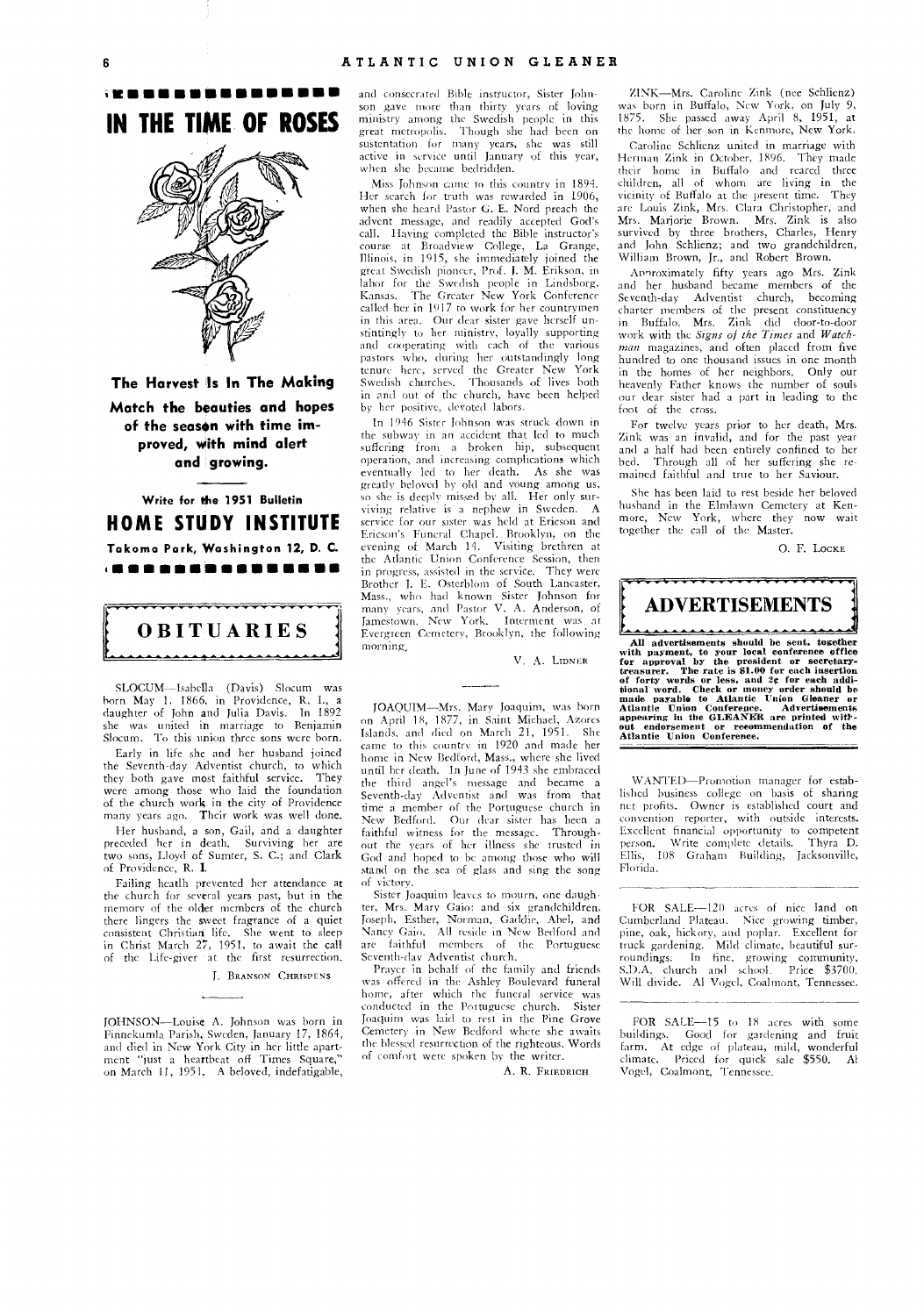HELP NEEDED—We are desperately in need of help of all kinds: domestic professional, farm. Write or phone collect at once Minoa, New York, 77-2048, Sunnyside Health Home, Route 1, East Syracuse, New York.

NEW CLASS for attendant nurses to start Sept. 3. Applicants write Mrs. Elsie Cummings, R. N., Fuller Memorial Sanitarium, South Attleboro, Massachusetts.

BACK TO EDEN, by Jethro Kloss, herbalist. Most complete book on herbs, leaves, roots, barks; written by pioneer who lived a long useful life, based on knowledge revealed in this exceptional book. 680 pages, many illu-strations, and colored kitchen wall chart for balancing meals. \$6.00 postpaid, 5-day money back guarantee. A. Drager, 300 Retford Ave., Cranford, New Jersey.

FOR SALE—Coon Brothers' old homestead in Central New York. Includes church and school buildings in good repair, seven-room house, barn, 25 acres, electricity, spring water. Beautiful rural location. Write Elder G. A. Coon, Madison College, Tennessee.

PART-TIME WORK brings you money. Start taking orders now for beautiful Christmas cards, wrappings, stationery, novelties for gifts. Most complete line ever assembled. Churches, Dorcas societies, church schools as well as agents make big profit. Send for circulars and start early. Gertrude L. Spaulding, 65 Putnam Park, Fitchburg, Mass.

FOR RENT by week or month June through September, well furnished house on beautiful Millen Lake, near old First Church. Week \$30. Also comfortable one-room camp, newly painted, screened. To July 15 week \$10. Carroll Farnsworth, Washington, New Hampshire.

TO RENT—Comfortable five-room furnished home in village of Washington, N. H. Electricity, excellent spring water, fine view, good neighbors. Two miles to Millen Lake, three to first S. D. A. church. \$3.00 per day. Charles Roberts, Washington, New Hampshire.

FOR SALE—Two-family house on Parker Road, South Lancaster, Mass., within walking distance of college. Built in 1950. Shown by appointment. Call Clinton 1874-W. Don-ald F. Greene, South Lancaster, Mass.

FOR SALE—New cinder block house. Warm in winter, cool in summer. Four<br>rooms and bath. Full-size basement and Full-size basement and expansible attic. South Bolton Road, South Lancaster, Mass., within two blocks of Atlantic Union College. M. L. Nicholas, Box 199, South Lancaster, Mass. Phone Clinton 1711-W.

CHILDREN CARED FOR—Registered nurse with one child will care for babies or children. S. D. A. home. Nice room. Porch and yard for play. Would consider care of elderly person. Mrs. Edith M. Lawrence, 43 Olive Street, Springfield, Vermont. Tel. 3745.

MAINE COTTAGE TO LET—furnished, near Portland on Collins Pond in No. Windham, lights, fireplace, water front with boat. Quiet and restful, \$35 per week. Write for particulars and reservations to Fred J. Farley, Richmond, Maine.

WANTED—to contact a family who would be willing to take a thirteen-year-old boy for<br>the summer. Farm home preferred. Boy summer. Farm home preferred. Boy willing to work. Mrs. John Lazaration, 45 Prairie Avenue, Suffern, New York.

FLEE TO THE MOUNTAINS when it gets hot in the city. Spend your vacation in the beautiful Tennessee mountains. Swimming, other recreation. Big reduction to S. D. A.'s. Cumberland Pines, Coalmont, Cumberland Pines, Coalmont, Tennessee.

OPENINGS AVAILABLE IMMEDIATELY —Registered nurse for office nursing. Also<br>nurse's aide to assist in office work. Contact nurse's aide to assist in offce work. Dr. Donald R. Gibbs, 110 N. Main Street, Cortland, New York.

## **LITERATURE EVANGELISTS**

|                                            |                                    |                                  |                                  | Report for Week Ending May 26, 1951        |                     |                                |                |                                                  |
|--------------------------------------------|------------------------------------|----------------------------------|----------------------------------|--------------------------------------------|---------------------|--------------------------------|----------------|--------------------------------------------------|
| <b>Greater New York</b>                    |                                    |                                  |                                  | Anderson, D.                               | 18                  | 12 00                          |                | 12 00                                            |
| Howard D. Burbank, Pub. Dept.              |                                    |                                  | Sec.                             | Johnson,<br>M.                             | 17                  | 25 50                          |                | 27, 25                                           |
| Colporteurs                                | Hours                              | <b>Orders</b>                    | Del.                             | Е.<br>Myers,                               | 10                  | 18 75                          |                | 18 75                                            |
| Haas, P.                                   | 58                                 | 104 50                           | 104 50                           | V.<br>Campbell,                            | 48                  | 100 00                         |                | 100 00                                           |
| Potash, A.                                 | 42                                 | 193 50                           | 158 25                           | Downing, E.                                | 48                  | 93                             | 0 <sub>0</sub> | 41<br>0 <sub>0</sub>                             |
| Schulz, G.                                 | 39                                 | 164<br>24                        | 164 24                           | Starks, L.                                 | 45                  | 100                            | 00<br>100      | $_{00}$                                          |
| A Colporteur                               | 25                                 | 30.<br>00<br>123                 | 30 00                            | Stanley, C.<br>Stanley, C.                 | 33<br>$3\,2$        | 67<br>126                      | 75<br>-75      | 75<br>-50<br>27<br>25                            |
| Sotomayer, C.                              | 22<br>21                           | 80<br>102<br>$_{00}$             | 123 80<br>53 00                  |                                            | 25                  | 28                             | -75            | 28<br>75                                         |
| Sotomayer, C.<br>Salulaht, S.              | 20                                 | 13<br>0 <sub>0</sub>             | 13<br>00                         | Hughes, E.<br>Ephesus Au<br>Aux.           | 24                  | 43                             | 70             | 72<br>05                                         |
| Balogh, E.                                 | 10                                 | 7<br>50                          | 7<br>50                          | Craig, F.                                  | $\bf 2\,3$          | 13                             | 0 <sub>0</sub> | 13<br>$_{00}$                                    |
| Murray, A. & J.                            | 10                                 | 0 <sub>0</sub><br>20             | 20 00                            | Ephesus Aux. No. 4                         | 72                  | 117                            | 38<br>127      | 78                                               |
| Antonsson, L.                              | 9                                  | 17<br>75                         | 17 75                            | Winship, J.                                | $4\,2$              | 100 00                         | 100            | 00                                               |
| Sanchez, M.                                | 9                                  | 29 45                            | 21 95                            | Phillips, S.                               | 40                  | 45                             | 0 <sub>0</sub> | 48<br>32                                         |
| Forsberg, G.                               | 8                                  | 25<br>0 <sub>0</sub>             | 25<br>0 <sub>0</sub>             | Allen, V.                                  | 24                  | 31                             | 25             | 31<br>25                                         |
| Alvarez, A.                                | 4                                  | 6<br>00                          | $_{00}$<br>6                     | Charles, A.                                | 20                  | 54                             | 25<br>16       | 00                                               |
| Calderon, F.                               | $\overline{2}$                     | 9<br>50                          | 950                              | Swain, B.<br>Narvaez, B.                   | 20<br>19            | 16 90                          |                | 90<br>16                                         |
| Tirado, E.                                 | $\boldsymbol{2}$<br>$\overline{2}$ | 300                              | 300<br>5 50                      | Bethel Aux, No. 2                          | 17                  | 48 05<br>55                    | 35             | 33<br>15<br>55<br>35                             |
| Tirado, P.<br>Sp. Bronx Aux.               | 8                                  | 5 50<br>14<br>00                 | 14 00                            | Richmond, L.                               | 16                  | 20                             | 0 <sub>0</sub> | 20 00                                            |
|                                            |                                    |                                  |                                  | Dormer, L.                                 | 10                  | 31 25                          |                | 31<br>25                                         |
| 17 Colporteurs                             | 291                                | 868 74                           | 776 99                           | Cade, M.                                   | 10                  | 14 45                          |                | 14 45                                            |
|                                            |                                    |                                  |                                  | Abrams, M.                                 | 10                  | 9                              | 0 <sub>0</sub> | 900                                              |
|                                            | New York                           |                                  |                                  |                                            |                     |                                |                |                                                  |
| Clark Dilts, Pub. Dept. Sec.               |                                    |                                  |                                  | 55 Colporteurs                             | 1225                | 2503 78                        |                | 2155 60                                          |
| Mills, H.                                  | 42                                 | 151 70                           | 129 40                           | Northern New England                       |                     |                                |                |                                                  |
| W.<br>Anderson,                            | 41                                 | 224 95                           | 41 25                            | L. D. Dryer, Pub. Dept. Sec.               |                     |                                |                |                                                  |
| Mills, M.                                  | 34                                 | 72 50                            | 72 50                            | Barnett,<br>Е.                             | 43                  | 221 00                         |                | 207 25                                           |
| Fleming. L.                                | 28<br>26                           | 17<br>0 <sub>0</sub><br>68<br>75 | 14 25<br>5<br>-50                | Bowler,<br>м                               | 8                   | 900                            |                | 9<br>25                                          |
| Bennett, L.<br>Brandstatter,<br>Е.         | $26\,$                             | 78 25                            | 65 00                            | Clark, D.                                  | 1                   |                                |                | 6<br>50                                          |
| W.<br>Anderson.                            | 24                                 | 70<br>$_{00}$                    | 41 25                            | Gowell, I.                                 | 10                  | 14 00                          |                | 14<br>00                                         |
| Magazine Wkrs.                             | 20                                 | 0 <sub>0</sub><br>65             | 65 00                            | Peterson, G.                               | 43                  | 268 55                         |                | 54 15                                            |
| W.<br>Anderson,                            | 18                                 | 57<br>75                         | 35<br>127                        | Poland, L.                                 | 35                  | 61 65                          |                | 61 65                                            |
| Salzler, J.                                | 14                                 | 29<br>50                         | 46<br>-50                        | Rolfe, H. &<br>- S.<br>Stafford, H.        | 18<br>7             | 43 25<br>14 00                 | 14             | 0 <sub>0</sub><br>$\mathbf{1}$<br>0 <sub>0</sub> |
| Addicks, A.                                | 10                                 |                                  |                                  | Willard, H.                                | 13                  | 15 50                          | 15             | 50                                               |
| Morrison, Mrs. I.                          | 6                                  | 35 75                            | 12 25                            |                                            |                     |                                |                |                                                  |
| Lyon, Mrs. M.                              | 5                                  | 400                              | 4 00                             | 9 Colporteurs                              | 178                 | 646 95                         |                | 383 30                                           |
| Lyon, Mrs. M.                              | 3                                  | 250                              | $2^{\circ}$<br>50                |                                            |                     |                                |                |                                                  |
|                                            |                                    |                                  |                                  |                                            |                     |                                |                |                                                  |
| Dilts, C.                                  |                                    | 16 35                            | 16<br>35                         | Southern New England                       |                     |                                |                |                                                  |
| A Worker                                   |                                    | 31 50                            | 50<br>31.                        | Chester P. Lampson, Pub. Dept. Sec.        |                     |                                |                |                                                  |
| Brandstatter, E.                           |                                    |                                  | 60 00                            | V. Bovey, C. Walkowiak, Assts.             |                     |                                |                |                                                  |
|                                            |                                    |                                  |                                  | Butterfield,<br>N.                         | 3                   | 400                            |                | 400                                              |
| 17 Colporteurs                             | 297                                | 925 50                           | 734 60                           | Kenyer, J.                                 | 3<br>3              | 8<br>-50                       |                | 8 50                                             |
|                                            | Northeastern                       |                                  |                                  | Marshall, J.                               | 25                  | 7<br>-50<br>-60<br>75          |                | 7 50                                             |
| C. M. Willis, Pub. Dept. Sec.              |                                    |                                  |                                  | Breneman, E.<br>Brown, L.                  |                     | 6<br>25                        |                | 62 10<br>6<br>25                                 |
| S. O. James, M. Morrison, M Barber, Assts. |                                    |                                  |                                  |                                            | 38                  | $200 - 00$                     | 60             | -75                                              |
| Hughes,<br>Ю.                              | 22                                 | 31 30                            | 31 30                            | Chase, R.<br>Clarke, Mrs. E.               | $\overline{2}$      |                                |                | 9 75                                             |
| Nelson, S.                                 | 22                                 | 26<br>75                         | 75                               | Clarke, Mrs. E.                            | 11                  | 12 10                          |                | 12 10                                            |
|                                            | 20                                 | 13<br>-50                        | 13<br>50                         | Colporteur. A.                             | $\mathbf{1}$        | 930                            |                |                                                  |
|                                            | 20                                 | $2\,2$<br>0 <sub>0</sub>         | 22 00                            | Carlson, J.                                | 10                  | 7.50                           |                | 7<br>50                                          |
| Snowden, I.<br>Jenkins, P.<br>Hughes, F.   | 13<br>20                           | 20<br>-25<br>66 00               | 23 75                            | Chase, Mrs. E.                             | 6                   | $7 - 70$                       |                | 6 95                                             |
| Cox, E.                                    | 18                                 | 50<br>34                         | 66 00<br>34<br>50                | Darrow, J.                                 | 5<br>31             | 2560                           |                | 950                                              |
| Butler, D.<br>Collins. H.                  | 16                                 | 37<br>50                         | 50<br>37                         | Fenley, Mrs. M.<br>Hoar, E.                | 8                   | 63 75<br>26<br>- 00            |                | 257 75<br>6<br>75                                |
| Robinson, J.                               | 15                                 | 00<br>20                         | 0 <sub>0</sub><br>20             | Knox, Mr. & Mrs.                           | 43                  | 101<br>73                      | 103            | 48                                               |
| Hall, L.                                   | 10                                 | 22 50                            | 22 50                            | Krebs, C.                                  | 3                   | 6<br>75                        |                | 6<br>75                                          |
| Griffin, D.                                | 10                                 | 18<br>50                         | 18<br>50                         | Linthwaite, G.                             | 32                  | 94<br>60                       |                | 56 30                                            |
|                                            | 10                                 | 17<br>50                         | 17<br>50                         | Lombard, C.                                | 35                  | 116 15                         | 116            | -15                                              |
| Robinson, P.<br>Durham, E.<br>Е.           | 10                                 | 18<br>0 <sub>0</sub>             | 0 <sub>0</sub><br>18             | McGraw, I.                                 | 15                  | 5<br>75                        |                | 75<br>5                                          |
| W.<br>Eldridge.                            | 10<br>10                           | 13<br>75<br>0 <sub>0</sub><br>15 | 13<br>75<br>0 <sub>0</sub><br>15 | Morrell, H.                                | $\overline{2}$      | 50                             |                | 50                                               |
| Durham, J.                                 | 10                                 | 75                               | 75<br>18                         | Nygard,<br>Mrs.<br>Y.                      | 1<br>$\overline{2}$ |                                |                | 0 <sub>0</sub><br>4                              |
| James, R.<br>Whaley, I<br>M.               | 10                                 | 18<br>$2\sqrt{3}$<br>75          | 23<br>75                         | Rogerson, F.<br>Roy, M.                    | 1                   | 400                            |                | 15<br>0 <sub>0</sub>                             |
| Blackshire, G.                             | 10                                 | 0 <sub>0</sub><br>15             | 15<br>0 <sub>0</sub>             | Rubenwolf, A.                              | 30                  | 46<br>85                       | 38             | 60                                               |
| Rochester Aux.                             | 10                                 | 75<br>17                         | 75<br>17                         | Ryder, E.                                  | 3                   | 18<br>-75                      |                |                                                  |
| Pope, P.                                   | -8                                 | 10<br>0 <sub>0</sub>             | 10<br>0 <sub>0</sub>             | Shanley, L.                                | 3                   | 10 25                          |                | 50                                               |
| Buffalo, Aux.                              | 6                                  | 75<br>14                         | 14<br>75                         | Shanley,<br>Т.                             | $\overline{2}$      | $\mathbf{1}$<br>0 <sub>0</sub> |                | 100                                              |
| Brownsville, Aux.                          | 38                                 | 140<br>50                        | 140<br>50                        | Spalt, J.                                  | 26                  | 33<br>80                       | 33             | - 80                                             |
| Palmer, Z.                                 | 34<br>32                           | 226 50<br>37<br>40               | 115<br>- 00<br>37<br>40          |                                            | 29<br>20            | 42 10                          |                | $-42 - 10$                                       |
| Barnes, M.                                 | 30                                 | 90<br>0 <sub>0</sub>             | 90<br>00                         | Thomas, M.<br>Waters, Mrs. E.<br>Weiss, S. | 27                  | 63 00<br>47 50                 |                | 63 00                                            |
| Reed, L.<br>Reed, L.                       | 30                                 | 60<br>35                         | 0 <sub>0</sub><br>40             | Whitney, E.                                | 3                   | 6<br>0 <sub>0</sub>            |                | 47 50                                            |
| Collins, L.                                | 29                                 | 72 05                            | $72-$<br>05                      | Unreported Delivs.                         |                     |                                |                | 10 00                                            |
|                                            | 29                                 | 38 50                            | 26 25                            |                                            |                     |                                |                |                                                  |
| Bramwell, L.<br>Bramwell, M.               | 29                                 | 35 50                            | 25<br>75                         | 33 Colporteurs                             | 423                 | 1052 53                        |                | 1003 83                                          |
| Davis, F.                                  | $2\,7$                             | 98 10                            | 81<br>60                         | Union Totals                               | Hours               | Orders                         |                | Del.                                             |
| Collins, L.<br>Douglass, T.                | 25<br>19                           | 40 30<br>15 45                   | 40 30<br>13 20                   | 131 Colporteurs                            | 2414                | 5997 50                        | 5054 32        |                                                  |